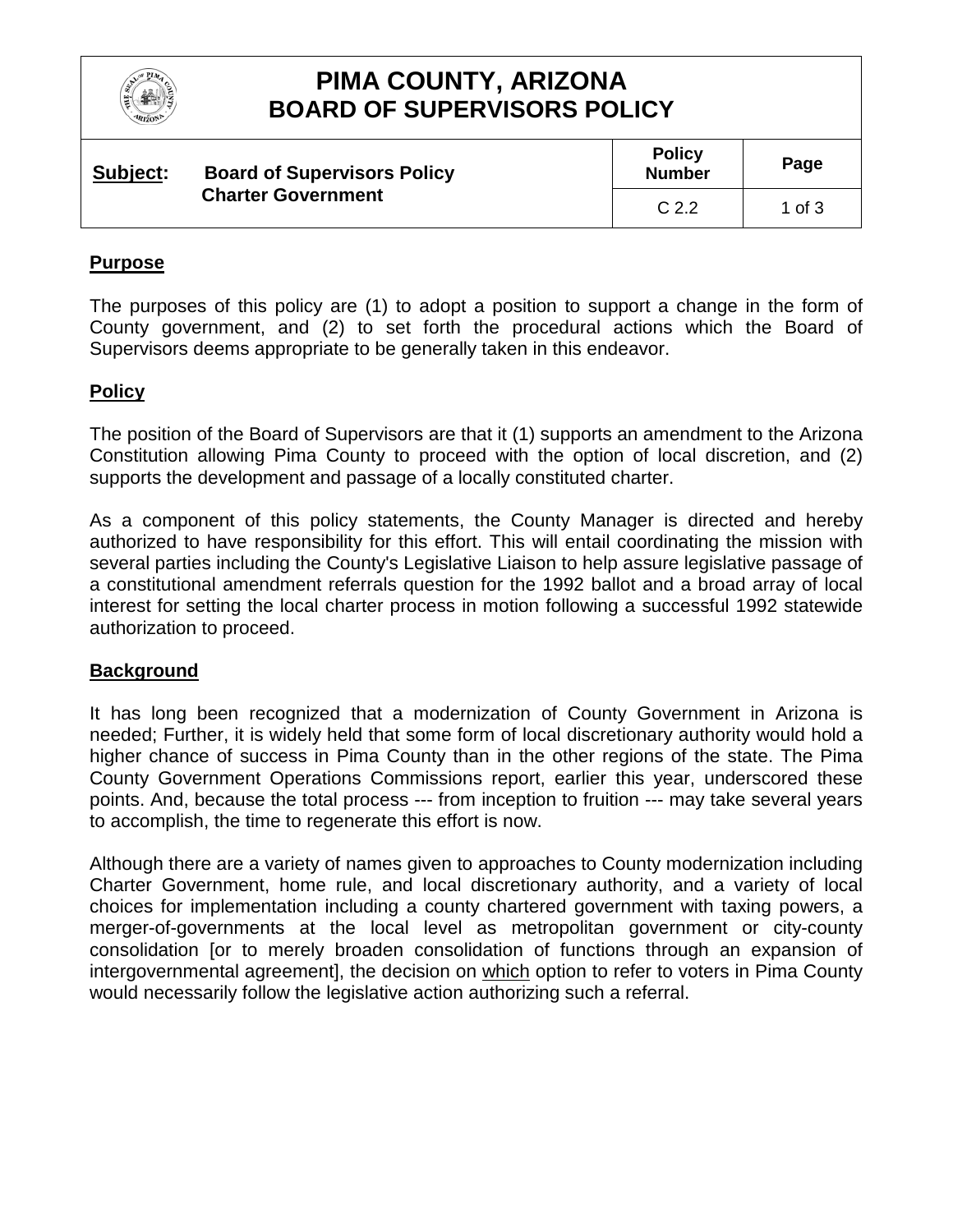| RIZO |
|------|
|      |

# **PIMA COUNTY, ARIZONA BOARD OF SUPERVISORS POLICY**

| Subject: | <b>Board of Supervisors Policy</b><br><b>Charter Government</b> | <b>Policy</b><br><b>Number</b> | Page   |
|----------|-----------------------------------------------------------------|--------------------------------|--------|
|          |                                                                 | C <sub>2.2</sub>               | 2 of 3 |

## **Background Con't**

It is also pointed out that, by way of background, valiant efforts on a amendment were made in the Legislature, in the mid-to-late 1980's on this issue; and, a widely supported version required the election of a commission of freeholders whose primary task it would be to form specifics of the locally referred questions. That detailing work, obviously, will help as efforts are renewed.

## **Policy**

Since this policy document centers on efforts to modify County government, the County Manager is being directed to execute the Board of Supervisors' positions on the issue; in doing so, the following action steps are set forth as a guideline to a November 1992 ballot (statewide) and a locally referred measure thereafter.

While the Board of Supervisors continues in its negotiation with City of Tucson officials on combining/merging governments at the local level, the County Manager shall coordinate indicated work with the following parties:

- 1. The County's Legislative Liaison; seek a meeting with the area's legislative delegation shortly after the 1990 general election. Request pre-filing of measure.
- 2. Legal representative for any additional drafting needed for constitution referral.
- 3. To obtain joint agreement of local metropolitan government committee.
- 4. Obtain reaffirmation of support for county home rule from the league of Arizona Cities and Towns
- 5. Continually monitor status of referral measure, once introduced.
- 6. Initiate citizens group [to be comprised of local community leader from civic, business, labor and other segments of the area], formulation to serve as board of freeholders to prepare locally referred question.

#### **Responsible Department**

1. County Manager